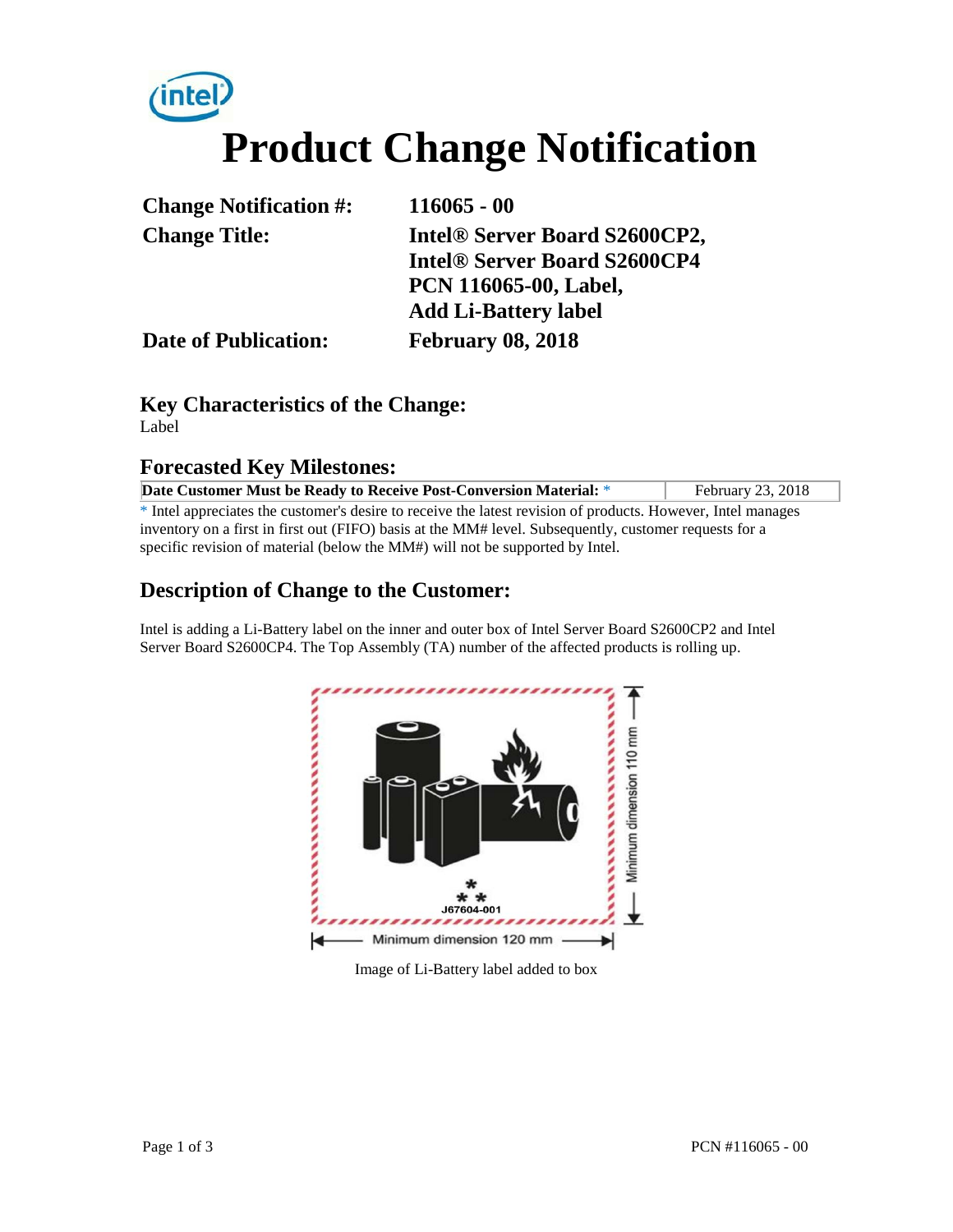#### **Customer Impact of Change and Recommended Action:**

Intel does not expect any impact to customers from these changes, but encourages customers to understand the change and determine the impact on their applications. For that reason Intel recommends that the customer perform a standard level of evaluation.

#### **Products Affected / Intel Ordering Codes:**

| <b>Product Code</b> | MM# |                     | <b>Pre Change TA Post Change TA</b> |
|---------------------|-----|---------------------|-------------------------------------|
| DBS2600CP2          |     | $916040$ G41269-507 | G41269-508                          |
| DBS2600CP4          |     | $916041$ G41273-507 | G41273-508                          |

### **PCN Revision History:**

| <b>Date of Revision:</b> |  |
|--------------------------|--|
| February 8, 2018         |  |

**Date of Revision: Revision Number: Reason:**

00 Originally Published PCN